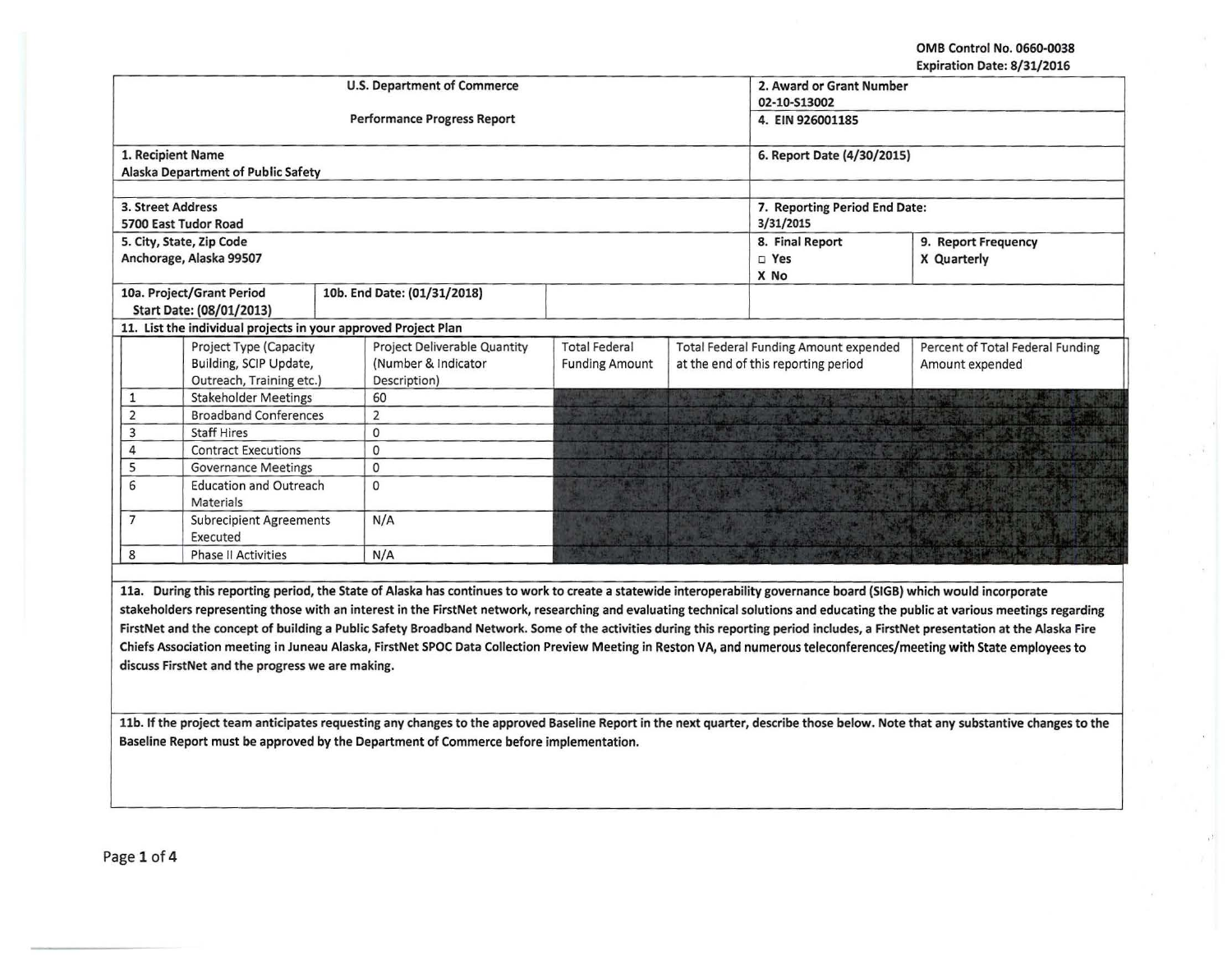llc. Provide any other information that would be useful to NTIA as it assesses this project's progress.

lld. Describe any success stories or best practices you have identified. Please be as specific as possible.

12. Personnel

12a. If the project is not fully staffed, describe how any lack of staffing may impact the project's time line and when the project will be fully staffed.

No impact to the project timeline is anticipated at this time due to the absence. We anticipate a replacement in the near future.

12b. Staffing Table

| Job Title                                                                                                                | FTE <sub>%</sub> | <b>Project(s) Assigned</b>                                                                                                                                                                                                                                                                                                                                                                                                                                                                                                                                                                                                              | Change                                                          |
|--------------------------------------------------------------------------------------------------------------------------|------------------|-----------------------------------------------------------------------------------------------------------------------------------------------------------------------------------------------------------------------------------------------------------------------------------------------------------------------------------------------------------------------------------------------------------------------------------------------------------------------------------------------------------------------------------------------------------------------------------------------------------------------------------------|-----------------------------------------------------------------|
| Deputy Director, Department of Public Safety, Alaska<br>State Troopers - State Designated Point of Contact               | 8                | Alaska State Point of Contact / Grant Program Manager (Non-Federal in-kind match):<br>The Grant Program Manager will provide oversight for the SLIGP grant, ensuring that<br>all activities are completed on time and within budget. The Grant Program Manager<br>will be the primary point of contact for consultation with FirstNet, and will work to<br>create the State's governance structure through a series of meetings, conferences and<br>facilitation by professional consultants to establish governance structure for the<br>Statewide Interoperable Governing Body (SIGB), and assist in Project Management<br>activities | No Change                                                       |
| Telecommunications Special Projects Administrator,<br>Department of Administration, Division of Enterprise<br>Technology | 0                | Telecom Special Projects Administrator (TSPA), Department of Administration,<br>Enterprise Technology Services (Non-Federal in-kind match): The TSPA will be the<br>technical lead for all aspects of SLIGP grant activities                                                                                                                                                                                                                                                                                                                                                                                                            | Individual left position<br>- no replacement as of<br>this time |
| Statewide 9-1-1 Coordinator                                                                                              | 25               | The Statewide 911 Coordinator will work with the Program Manager and to execute<br>the project plan, assist in outreach and training, and assist with the creation of the<br>Governance Structure.                                                                                                                                                                                                                                                                                                                                                                                                                                      | No Change                                                       |

Add Row Remove Row

## 13. Subcontracts (Vendors and/or Subrecipients)

13a. Subcontracts Table- Include all subcontractors. The totals from this table must equal the "Subcontracts Total" in Question 14f.

| Name       | Subcontract Purpose                                | Type<br>(Vendor/Subrec.) | RFP/RFQ<br>Issued<br>(Y/N) | Contract<br>Executed<br>(Y/N) | Start<br>Date | End<br>Date    | <b>Total Federal</b><br><b>Funds Allocated</b> | <b>Total Matching</b><br><b>Funds Allocated</b> | Project and % Assigned |
|------------|----------------------------------------------------|--------------------------|----------------------------|-------------------------------|---------------|----------------|------------------------------------------------|-------------------------------------------------|------------------------|
| <b>TBD</b> | <b>Project Management:</b><br>Track and manage all | Vendor                   |                            |                               | N/A           | 07/31/<br>2016 | \$459,000                                      | \$0                                             |                        |

Page 2 of 4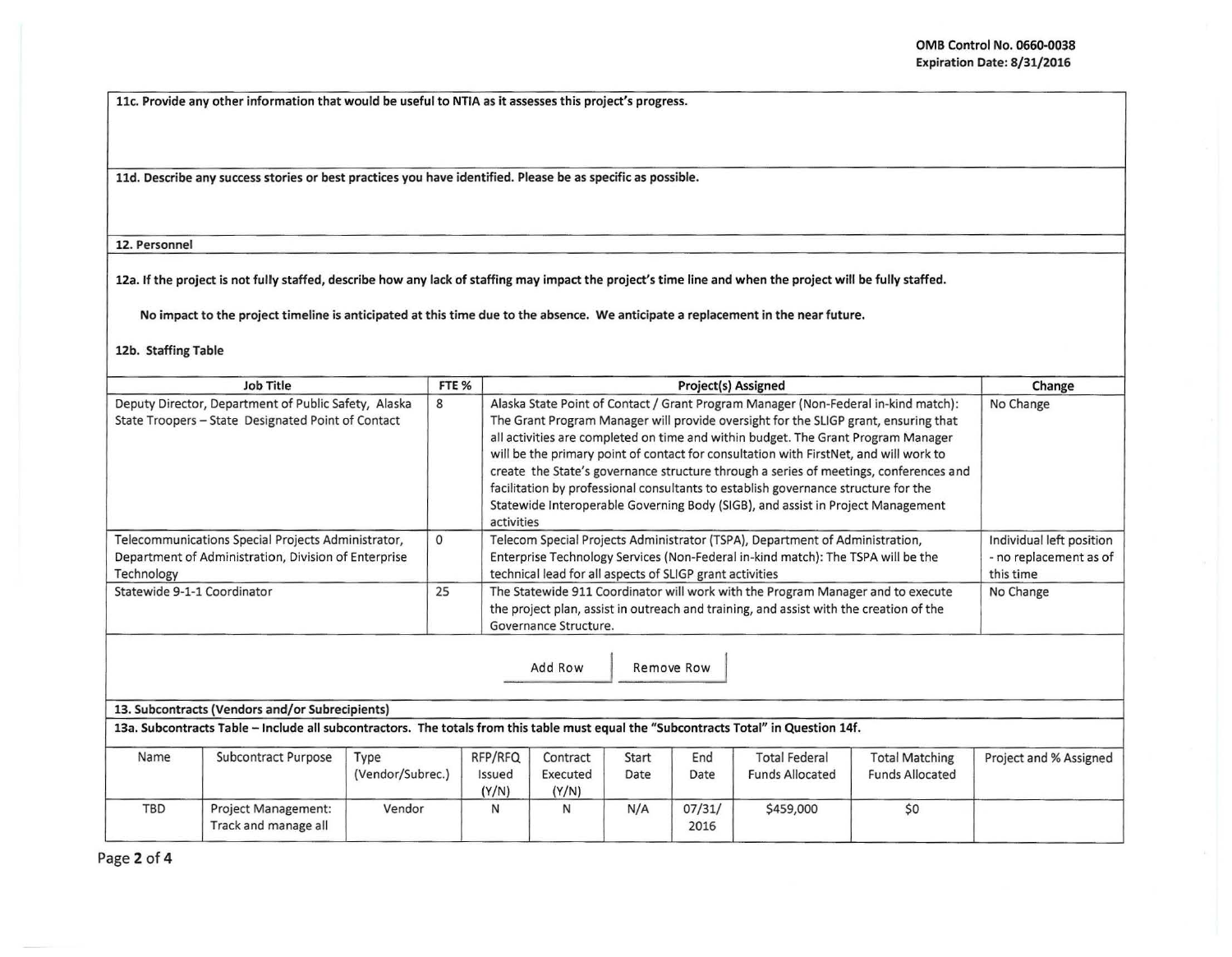|                                                                                            | aspects of the project                                                                                                                                           |                                                                                                                                                                                                 |                                       |   |                            |     |                               |                                         |     |                          |
|--------------------------------------------------------------------------------------------|------------------------------------------------------------------------------------------------------------------------------------------------------------------|-------------------------------------------------------------------------------------------------------------------------------------------------------------------------------------------------|---------------------------------------|---|----------------------------|-----|-------------------------------|-----------------------------------------|-----|--------------------------|
| TBD                                                                                        | Website Development<br>& Maintenance:<br>Create and maintain a<br>website for the<br>purpose of public<br>awareness and<br>education on the<br><b>PSBN</b>       |                                                                                                                                                                                                 | Vendor                                | N | ${\sf N}$                  | N/A | 07/31/<br>2016                | \$402,300                               | \$0 |                          |
| TBD                                                                                        | (Phase II) Data<br>Collection: Gather<br>information about<br>existing infrastructure,<br>potential users, and<br>other information as<br>requested by FirstNet. |                                                                                                                                                                                                 | Vendor                                | N | N                          | N/A | 07/31/<br>2016                | 1,002,935                               | \$0 |                          |
|                                                                                            |                                                                                                                                                                  |                                                                                                                                                                                                 |                                       |   | Add Row                    |     | Remove Row                    |                                         |     |                          |
| 13b. Describe any challenges encountered with vendors and/or subrecipients.<br><b>NONE</b> |                                                                                                                                                                  |                                                                                                                                                                                                 |                                       |   |                            |     |                               |                                         |     |                          |
|                                                                                            |                                                                                                                                                                  |                                                                                                                                                                                                 |                                       |   |                            |     |                               |                                         |     |                          |
| 14. Budget Worksheet                                                                       |                                                                                                                                                                  |                                                                                                                                                                                                 |                                       |   |                            |     |                               |                                         |     |                          |
|                                                                                            |                                                                                                                                                                  | Columns 2, 3 and 4 must match your current project budget for the entire award, which is the SF-424A on file.<br>Only list matching funds that the Department of Commerce has already approved. |                                       |   |                            |     |                               |                                         |     |                          |
| Project Budget Element (1)                                                                 |                                                                                                                                                                  | <b>Federal Funds</b><br>Awarded (2)                                                                                                                                                             | <b>Approved Matching</b><br>Funds (3) |   | <b>Total Budget</b><br>(4) |     | Federal Funds<br>Expended (5) | Approved Matching Funds<br>Expended (6) |     | Total Funds Expended (7) |
| a. Personnel Salaries                                                                      |                                                                                                                                                                  | \$0.00                                                                                                                                                                                          | \$152,404.00                          |   | \$152,404.00               |     | \$0.00                        | \$60,907.79                             |     | \$60,907.79              |
| b. Personnel Fringe Benefits                                                               |                                                                                                                                                                  | \$0.00                                                                                                                                                                                          | \$86,375.00                           |   | \$86,375.00                |     | \$0.00                        | \$32,751.19                             |     | \$32,751.19              |
| c. Travel                                                                                  |                                                                                                                                                                  | \$122,859.00                                                                                                                                                                                    | \$44,111.00                           |   | \$166,970.00               |     | \$9,680.68                    | \$6,554.56                              |     | \$16,235.24              |
| d. Equipment                                                                               |                                                                                                                                                                  | \$0.00                                                                                                                                                                                          | \$0.00                                |   | \$0.00                     |     | \$0.00                        | \$0.00                                  |     | \$0.00                   |
| e. Materials/Supplies                                                                      |                                                                                                                                                                  | \$13,441.00                                                                                                                                                                                     | \$0.00                                |   | \$13,441.00                |     | \$0.00                        | \$0.00                                  |     | \$0.00                   |
| f. Subcontracts Total                                                                      |                                                                                                                                                                  | \$1,864,235.00                                                                                                                                                                                  | \$0.00                                |   | \$1,864,235.00             |     | \$0.00                        | \$0.00                                  |     | \$0.00                   |
| g. Other                                                                                   |                                                                                                                                                                  | \$5,334.00                                                                                                                                                                                      | \$2,510.00                            |   | \$7,844.00                 |     | \$0.00                        | \$0.00                                  |     | \$0.00                   |
| <b>Indirect Costs</b>                                                                      |                                                                                                                                                                  | \$0.00                                                                                                                                                                                          | \$216,067.00                          |   | \$216,067.00               |     | \$0.00                        | \$6,519.25                              |     | \$6,519.25               |
| h. Total Costs                                                                             |                                                                                                                                                                  | \$2,005,869.00                                                                                                                                                                                  | \$501,467.00                          |   | \$2,507,336.00             |     | \$9,680.68                    | \$106,732.79                            |     | \$116,413.47             |
| i. % of Total                                                                              |                                                                                                                                                                  | 80%                                                                                                                                                                                             | 20%                                   |   | 100%                       |     | 8%                            | 92%                                     |     | 100%                     |